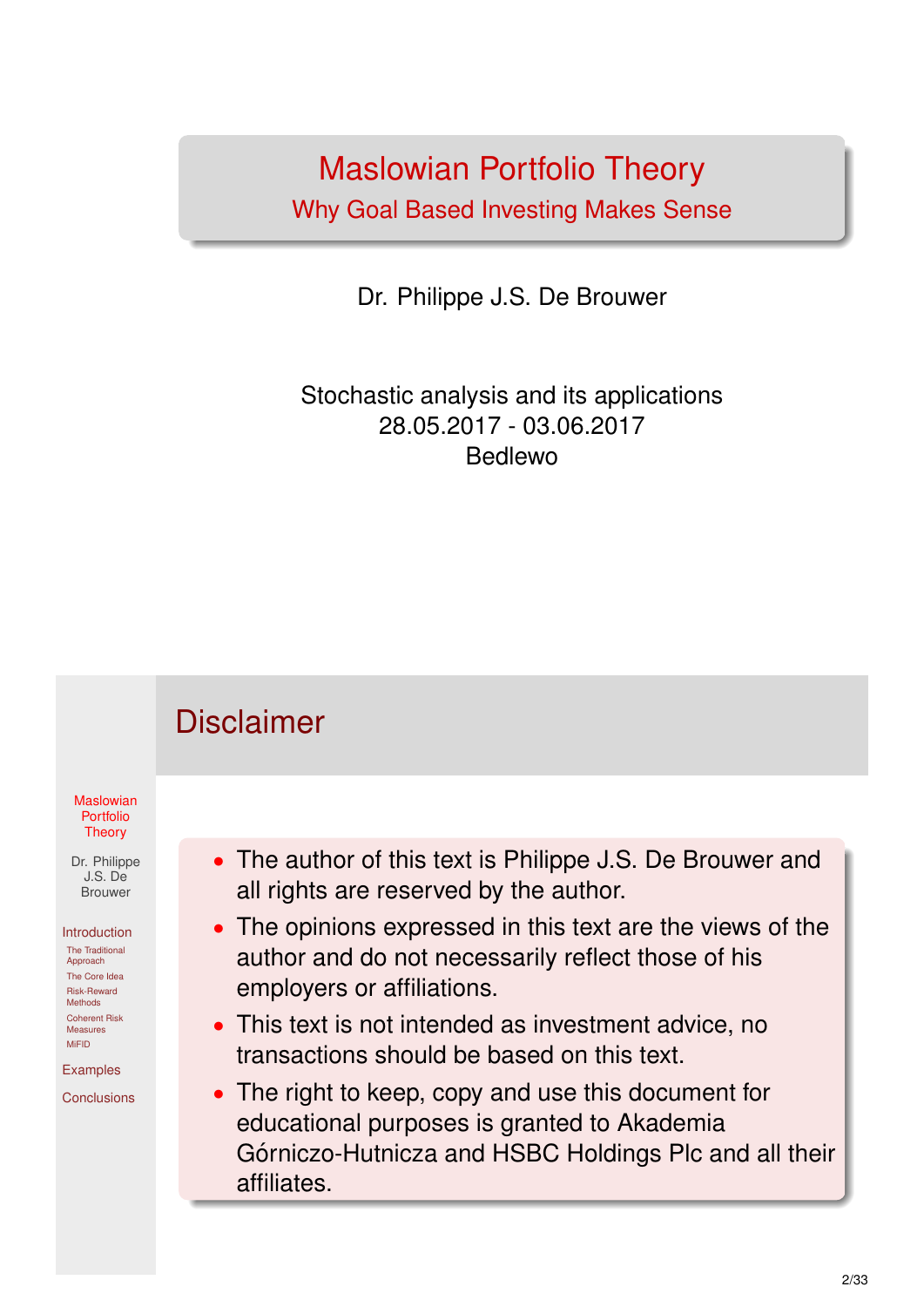## HSBC Disclaimer

#### **Maslowian** Portfolio **Theory**

Dr. Philippe J.S. De Brouwer

#### Introduction

The Traditional Approach The Core Idea Risk-Reward Methods Coherent Risk Measures MiFID

Examples

**Conclusions** 

This presentation has been prepared by Philippe De Brouwer to talk on a time slot for HSBC Service Delivery Sp z o.o. (HSBC). HSBC accepts no liability whatsoever for any direct, indirect or consequential loss arising from the use of this document. HSBC is under no obligation to keep current the information in this document. You are solely responsible for making your own independent appraisal of and investigations into the data, products, financial instruments and transactions referred to in this document and you should not rely on any information in this document as constituting investment advice. Neither HSBC nor any of its affiliates are responsible for providing you with legal, tax or other specialist advice and you should make your own arrangements in respect of this accordingly. The issuance of and details contained in this document, which is not for public circulation, does not constitute an offer or solicitation for, or advice that you should enter into, the purchase or sale of any security, commodity or other financial instrument or master agreement, or any other contract, agreement or structure whatsoever. This document is intended to be distributed in its entirety. Reproduction of this document, in whole or in part, or disclosure of any of its contents, without prior consent of author, is prohibited.

#### **Maslowian** Portfolio **Theory** Dr. Philippe J.S. De Brouwer Introduction The Traditional Approach [T](#page-0-0)he Core Idea Risk-Reward Methods Coherent [Risk](#page-2-0) Measures MiFID [Ex](#page-2-0)amples **[Co](#page-3-0)nclusions Outline 1** Introduction The Traditional Approach The Core Idea Risk-Reward Methods Coherent Risk Measures [MiFID](#page-2-0) **2** [Examples](#page-8-0) **8** Conclusions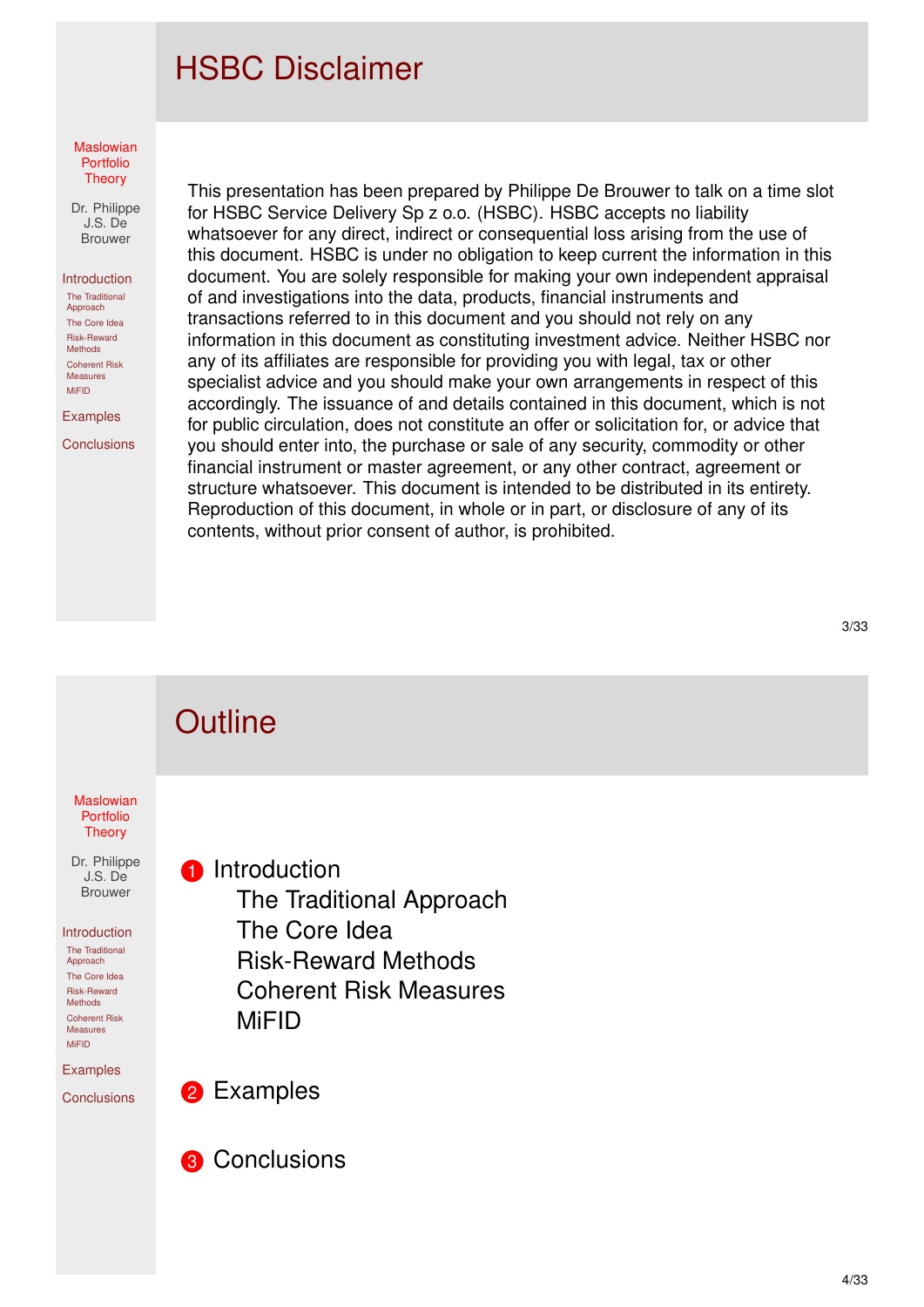Dr. Philippe J.S. De Brouwer

The Traditional Approach The Core Idea Risk-Reward Methods Coherent Risk Measures MiFID

Examples

**Conclusions** 

# Introduction

## The Traditional Approach

<span id="page-2-0"></span>

Figure 1: In the traditional approach to investment advice each investor has **one** "risk profile".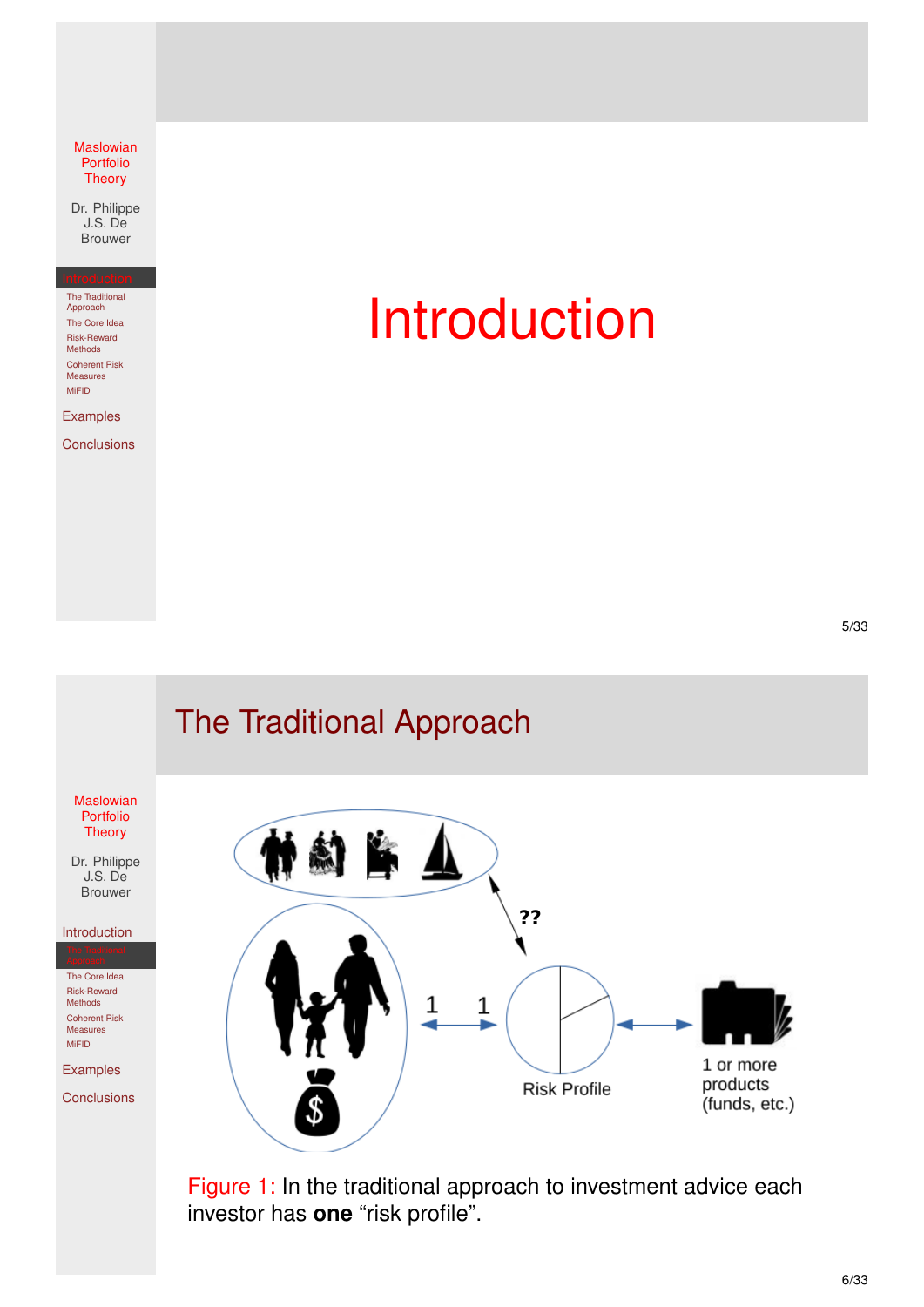

<span id="page-3-0"></span>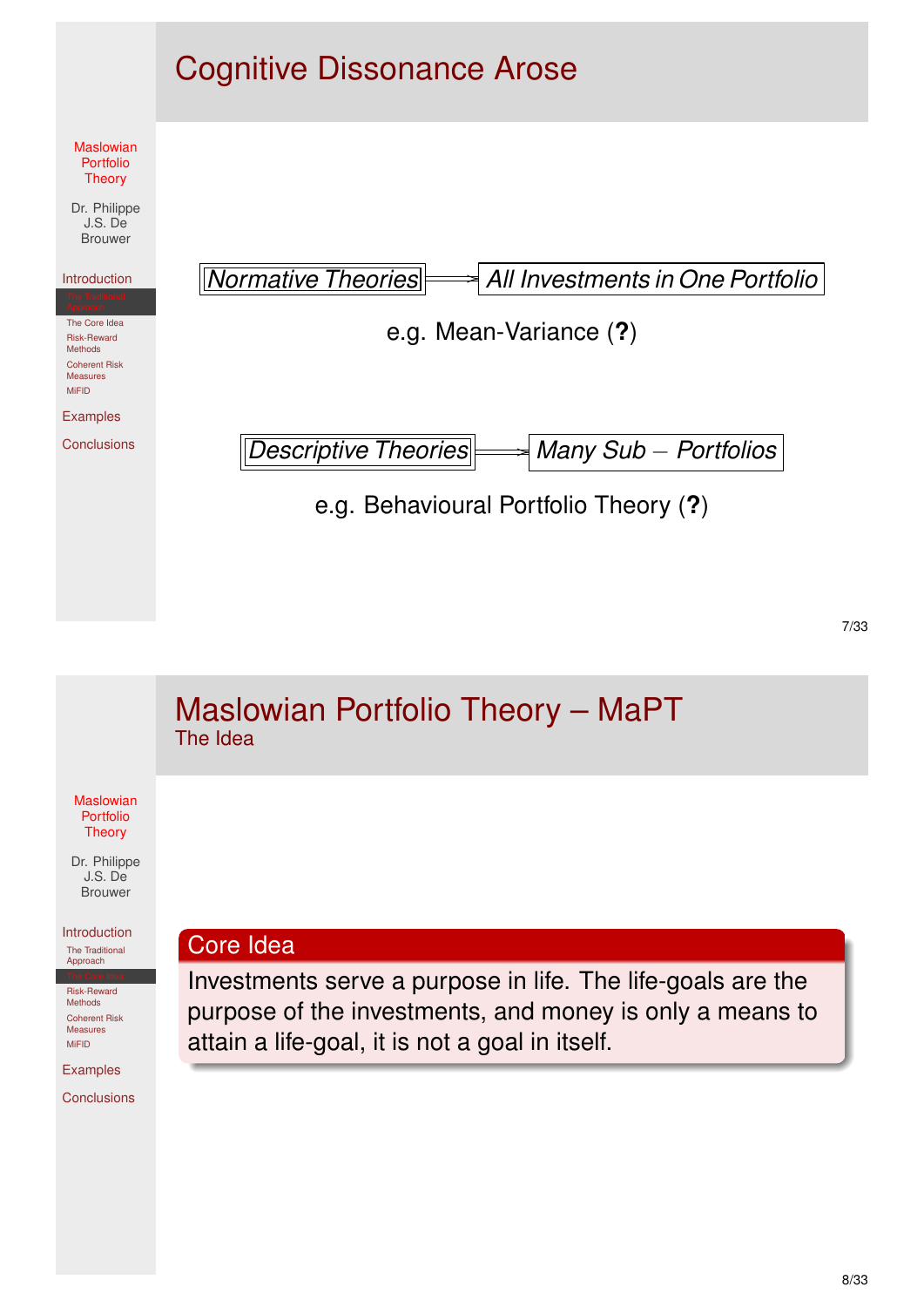## Maslowian Portfolio Theory (MaPT)

Investments should cater for needs

#### Maslowian Portfolio **Theory**

Dr. Philippe J.S. De Brouwer

Introduction The Traditional Approach

Risk-Reward Methods Coherent Risk Measures MiFID

Examples

**Conclusions** 

| <b>Human Needs</b>         | <b>Investments/MaPT</b>       |
|----------------------------|-------------------------------|
| <b>Physiological Needs</b> | liquid/cash                   |
| <b>Safety Needs</b>        | insurance, retirement savings |
| <b>Love Needs</b>          | mixed portfolios for projects |
| <b>Esteem Needs</b>        | mixed portfolios for projects |
| <b>Self Actualization</b>  | broker account                |

Table 1: Maslowian Portfolio Theory.

### **Maslowian** Portfolio **Theory** Dr. Philippe J.S. De Brouwer Introduction The Traditional Approach Risk-Reward Methods Coherent Risk Measures MiFID [Ex](#page-2-0)amples **[Co](#page-3-0)nclusions** The Maslowian Approach Many Profiles, eventually grouped 1 or more products (funds, etc.)

Figure 2: In the "Maslowian Approach" to investment advice each investor has one risk profile per life-goal.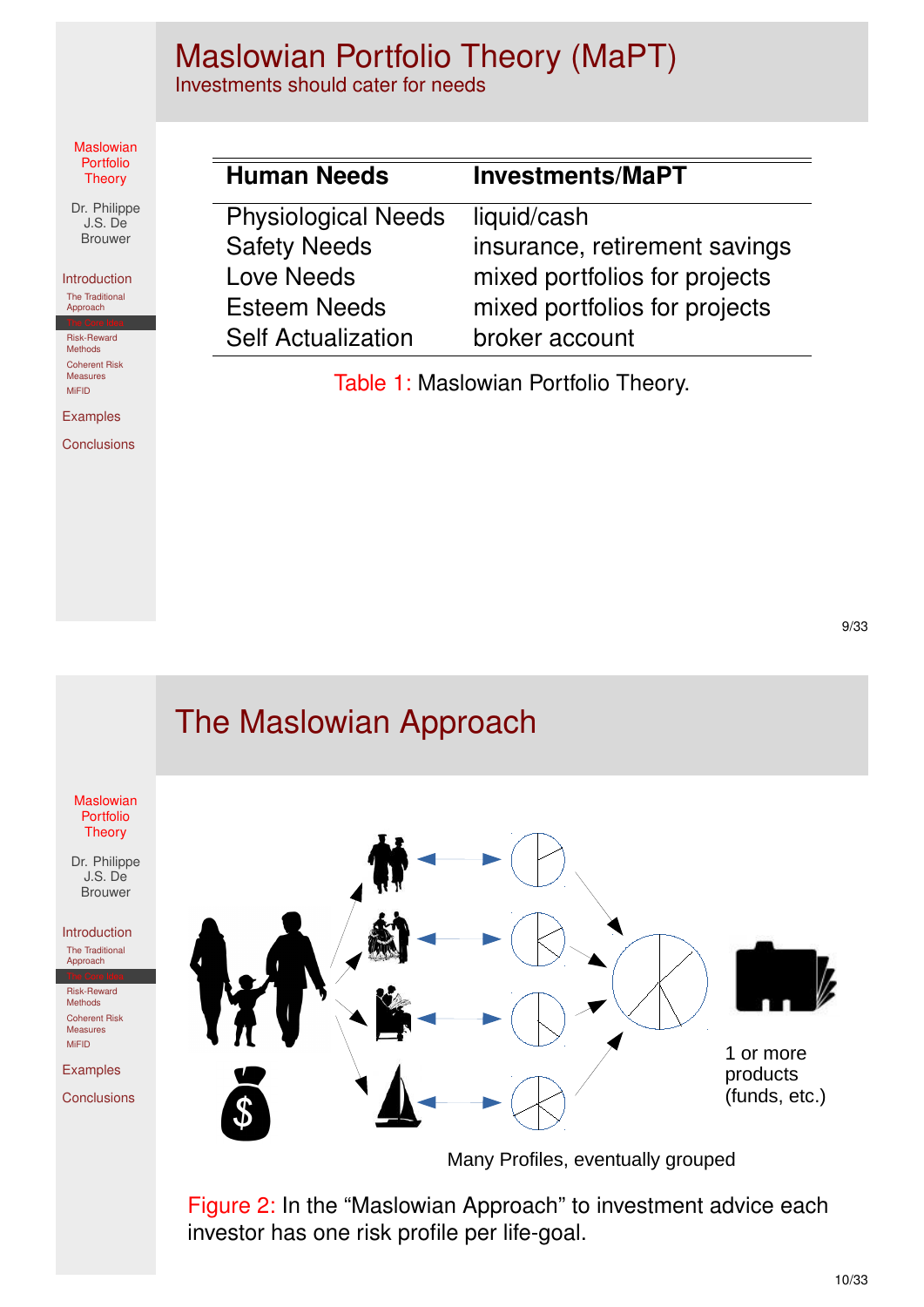## What else is necessarily involved?

Opening the Box of Pandora ...



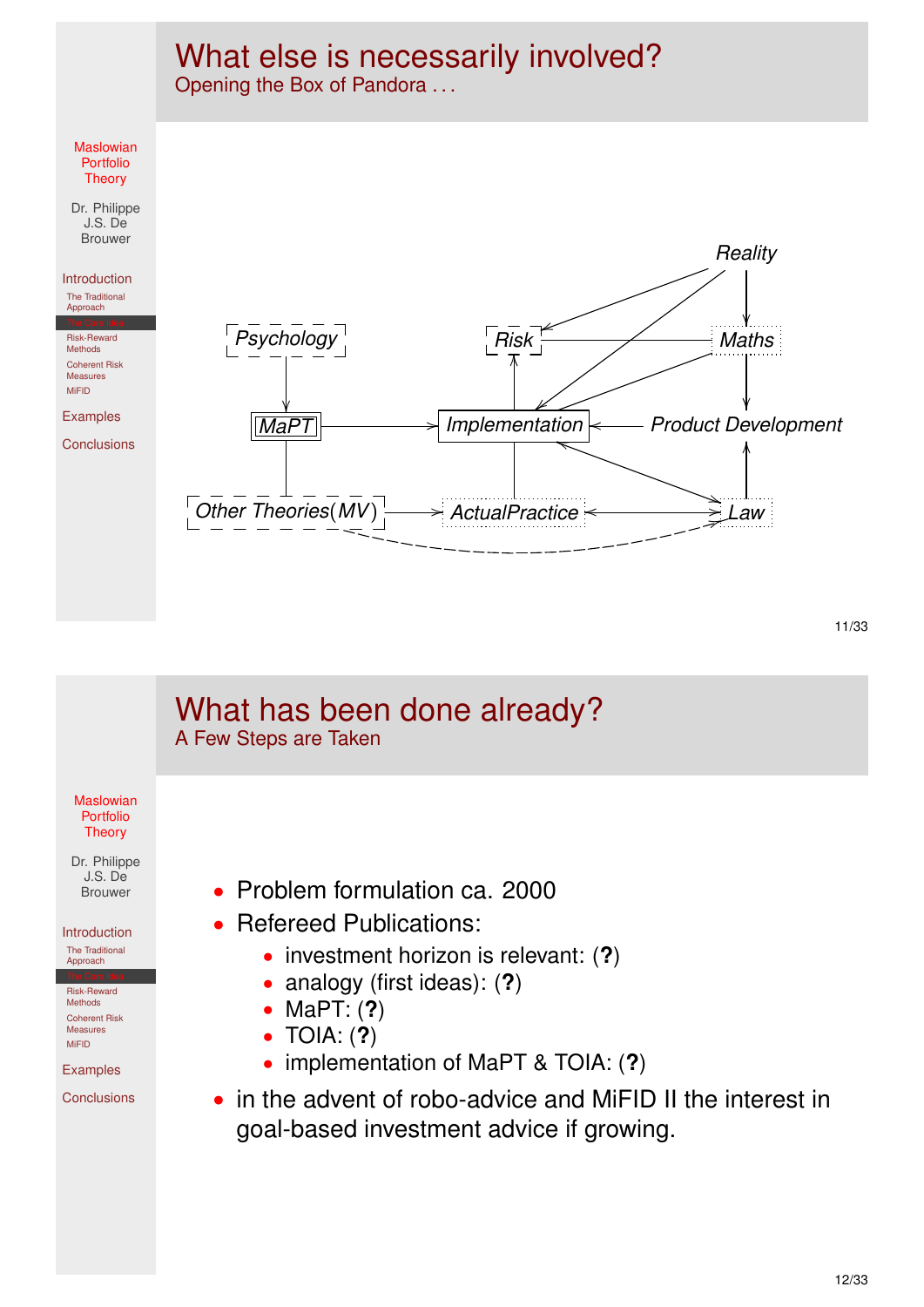### Target Oriented Investment Advice (TOIA) The Logic



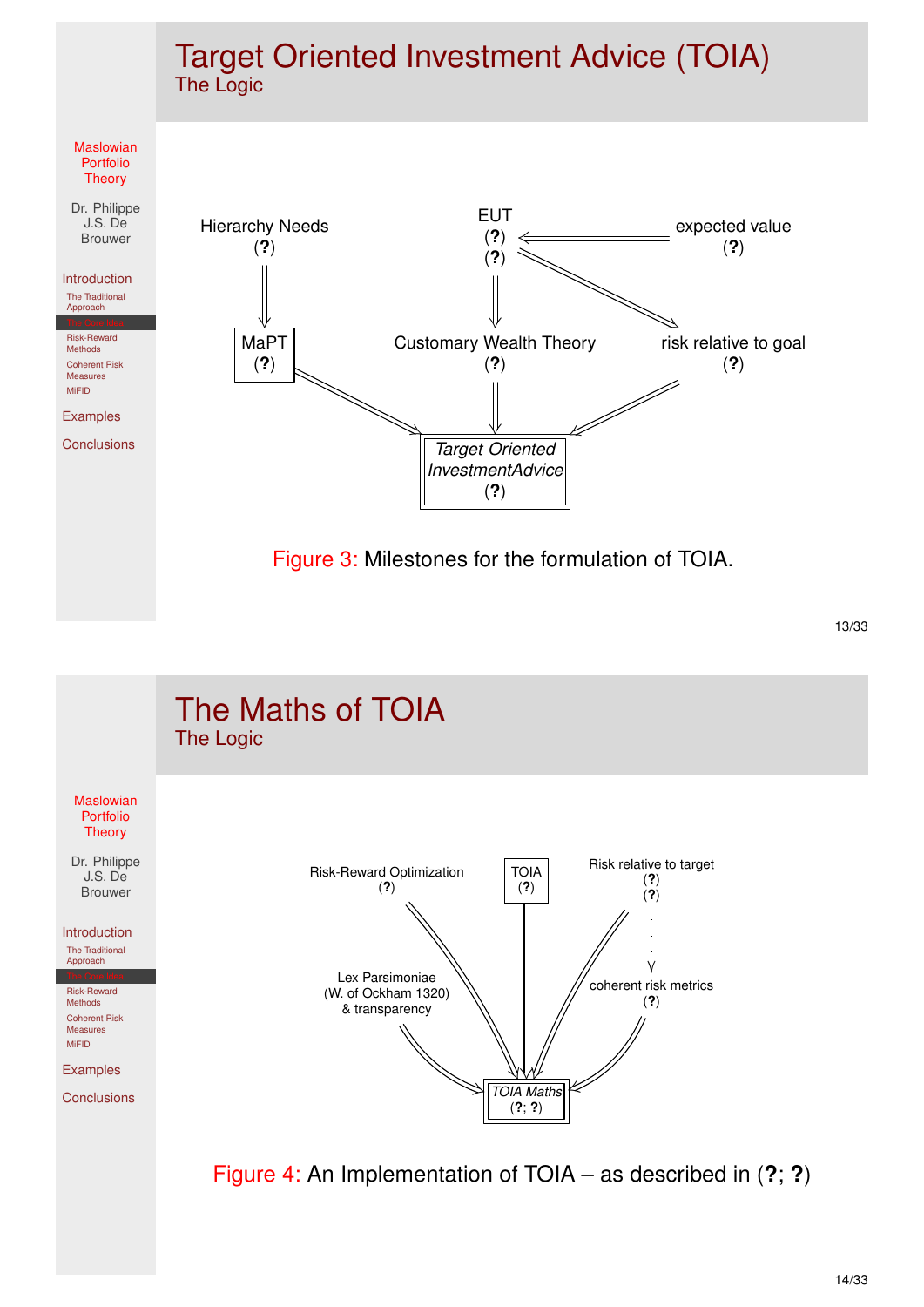## 3 Gaussian Assets

Equities, Bonds and Cash



#### <span id="page-7-0"></span>The Mechanics of a Risk-Reward Method **Maslowian** Expected Return (Reward) Portfolio **Theory** Dr. Philippe J.S. De Brouwer  $P<sub>2</sub>$ Introduction The Traditional D. Hills Approach P<sub>3</sub> [T](#page-0-0)he Core Idea Coherent Risk Measures MiFID [Ex](#page-2-0)amples **[Co](#page-3-0)nclusions Risk**

Figure 6: Portfolios in the risk/reward plane.The risk/reward method is simply "dominance" method in the Multi Criteria Decision Analysis.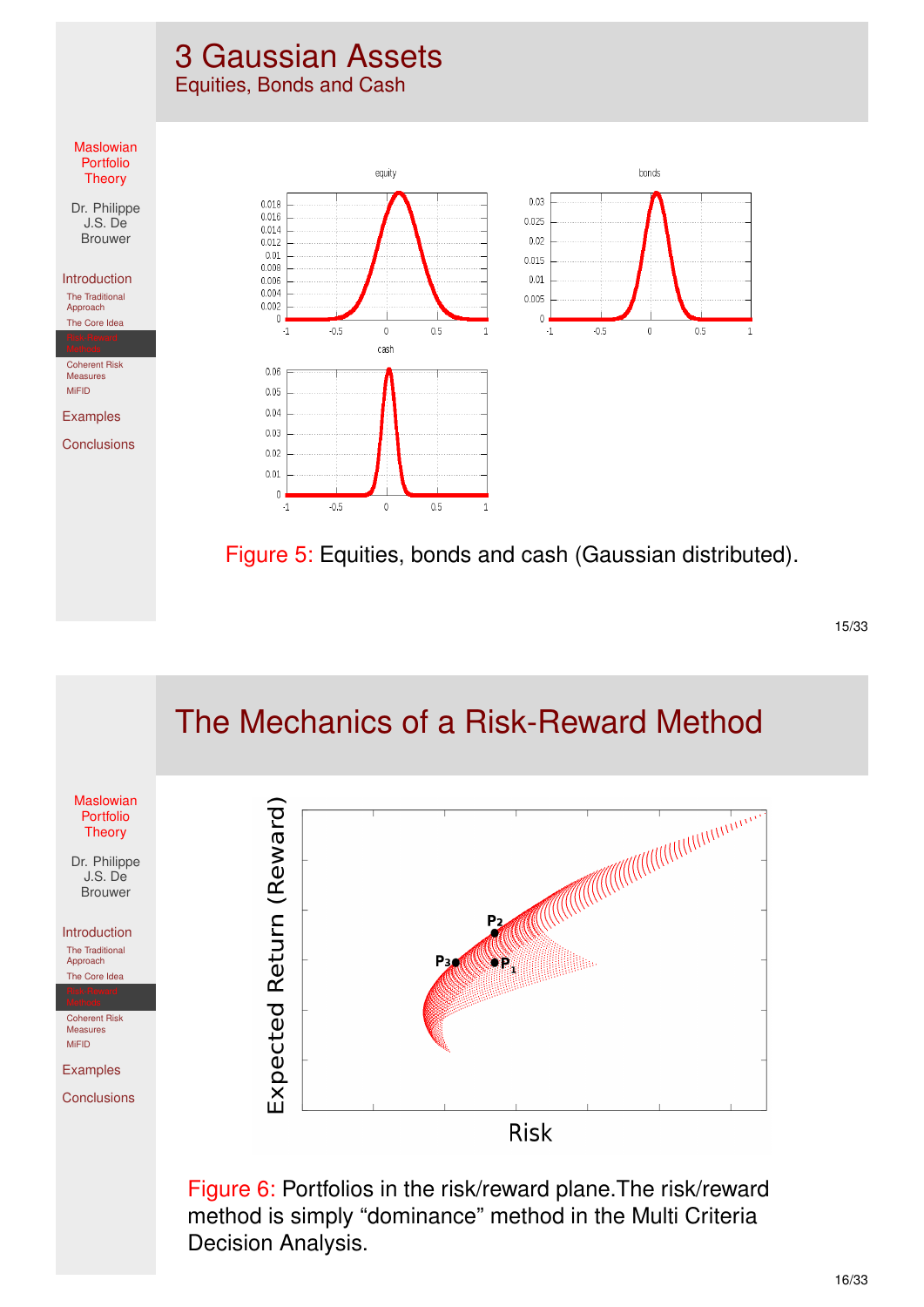

## Some Definitions (1)

**Maslowian** Portfolio **Theory** 

<span id="page-8-0"></span>Dr. Philippe J.S. De Brouwer

Introduction The Traditional

Approach [T](#page-0-0)he Core Idea Risk-Reward Methods

MiFID

[Ex](#page-2-0)amples **[Co](#page-3-0)nclusions**  definition 2

 $P =$  the absolute return

 $\sigma$  = standard deviation =  $\sqrt{VAR}$ 

### definition 3 (Value-at-Risk (V@R))

For the stochastic profit variable, absolute return  $P$ , and a probability  $\alpha \in [0, 1]$ , we define the Value at Risk (V@R):

$$
\textit{V@R}_\alpha(\mathcal{P}) := -\textit{Q}_{\mathcal{P}}(\alpha)
$$

definition 4

definition 1

 $ES_{\alpha}(\mathcal{P})$  = the average of the  $\alpha$ 100% worst outcomes of  $\mathcal P$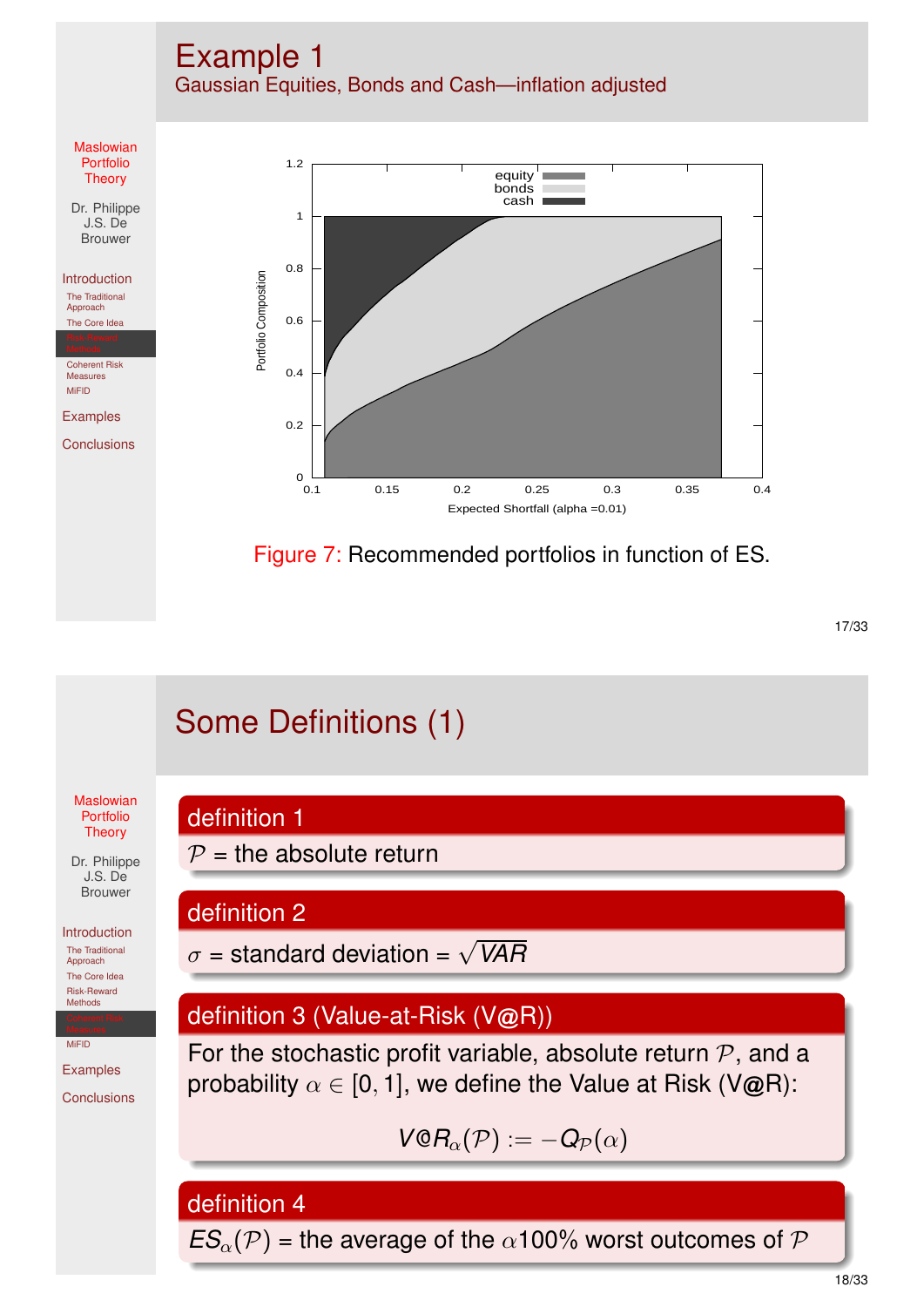### Some Definitions (2) Visualisation of ES, V@R and  $\sigma$



19/33

|                                                                                      | Thinking Coherently-(I)<br><b>The Definition</b>                                                                                                                                                     |
|--------------------------------------------------------------------------------------|------------------------------------------------------------------------------------------------------------------------------------------------------------------------------------------------------|
| <b>Maslowian</b><br>Portfolio<br><b>Theory</b><br>Dr. Philippe                       | definition 5 (Coherent Risk Measure)<br>A function $\rho: \mathbb{V} \mapsto \mathbb{R}$ (where $\mathbb{V}$ is the set of real-valued                                                               |
| J.S. De<br><b>Brouwer</b><br>Introduction                                            | stochastic variables) is called a coherent risk measure if<br>and only if it is                                                                                                                      |
| The Traditional<br>Approach<br>The Core Idea<br><b>Risk-Reward</b><br><b>Methods</b> | <b>n</b> monotonous: $\forall X, Y \in \mathbb{V}: X \leq Y \Rightarrow \rho(X) \geq \rho(Y)$<br><b>2</b> sub-additive:<br>$\forall X, Y, X + Y \in \mathbb{V} : \rho(X + Y) \leq \rho(X) + \rho(Y)$ |
| <b>MiFID</b><br><b>Examples</b><br>Conclusions                                       | <b>8</b> positively homogeneous:<br>$\forall a > 0$ and $\forall X, aX \in \mathbb{V} : \rho(aX) = a\rho(X)$                                                                                         |
|                                                                                      | <b>4</b> translation invariant:<br>$\forall a > 0$ and $\forall X \in \mathbb{V}: \rho(X + a) = \rho(X) - a$                                                                                         |
|                                                                                      | After the paper "Thinking Coherently"—(?)<br>Law-invariance under P:                                                                                                                                 |
|                                                                                      | $\forall X, Y \in \mathbb{V}$ and $\forall t \in \mathbb{R} : P[X \leq t] = P[Y \leq t] \Rightarrow \rho(X) = \rho(Y)$<br>20/3                                                                       |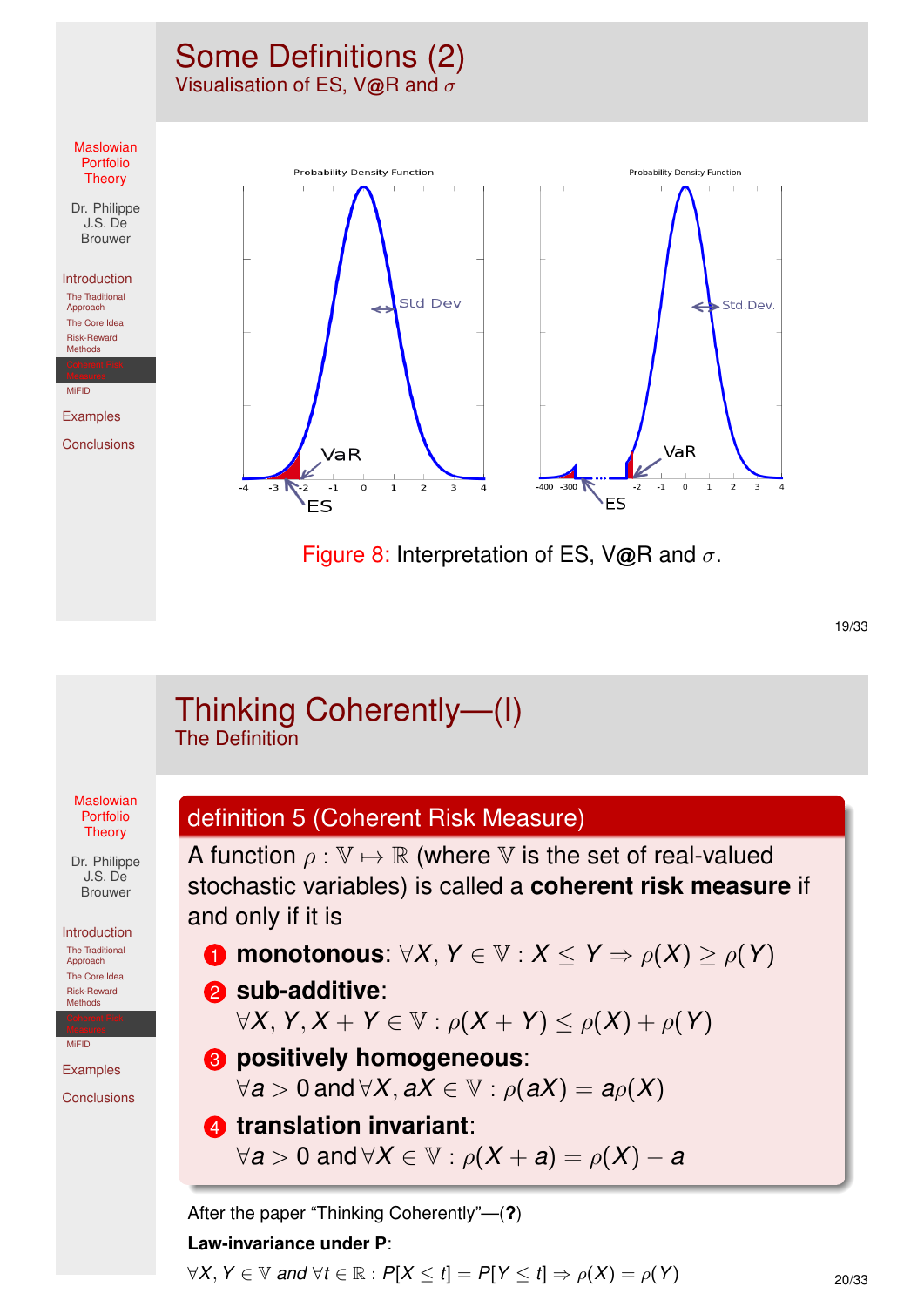### Thinking Coherently—(II) Example for (In)Coherence of Risk Meaures

#### Maslowian Portfolio **Theory**

Dr. Philippe J.S. De Brouwer

### Introduction

The Traditional Approach The Core Idea Risk-Reward Methods

MiFID

Examples

**Conclusions** 

### Example 1

Assume one bond with a 0.7% probability to default in one year in all other cases it pays 105% in one year. *The 1% V*@*R is* −5% ⇒ *V*@*R spots no risk!*

### Example 2

Consider two identical bonds with the same parameters, but independently distributed *The 1% V*@*R of the diversified portfolio is 47.5%!*



Figure 9: ES and V@R in function of  $\alpha$  for one bond.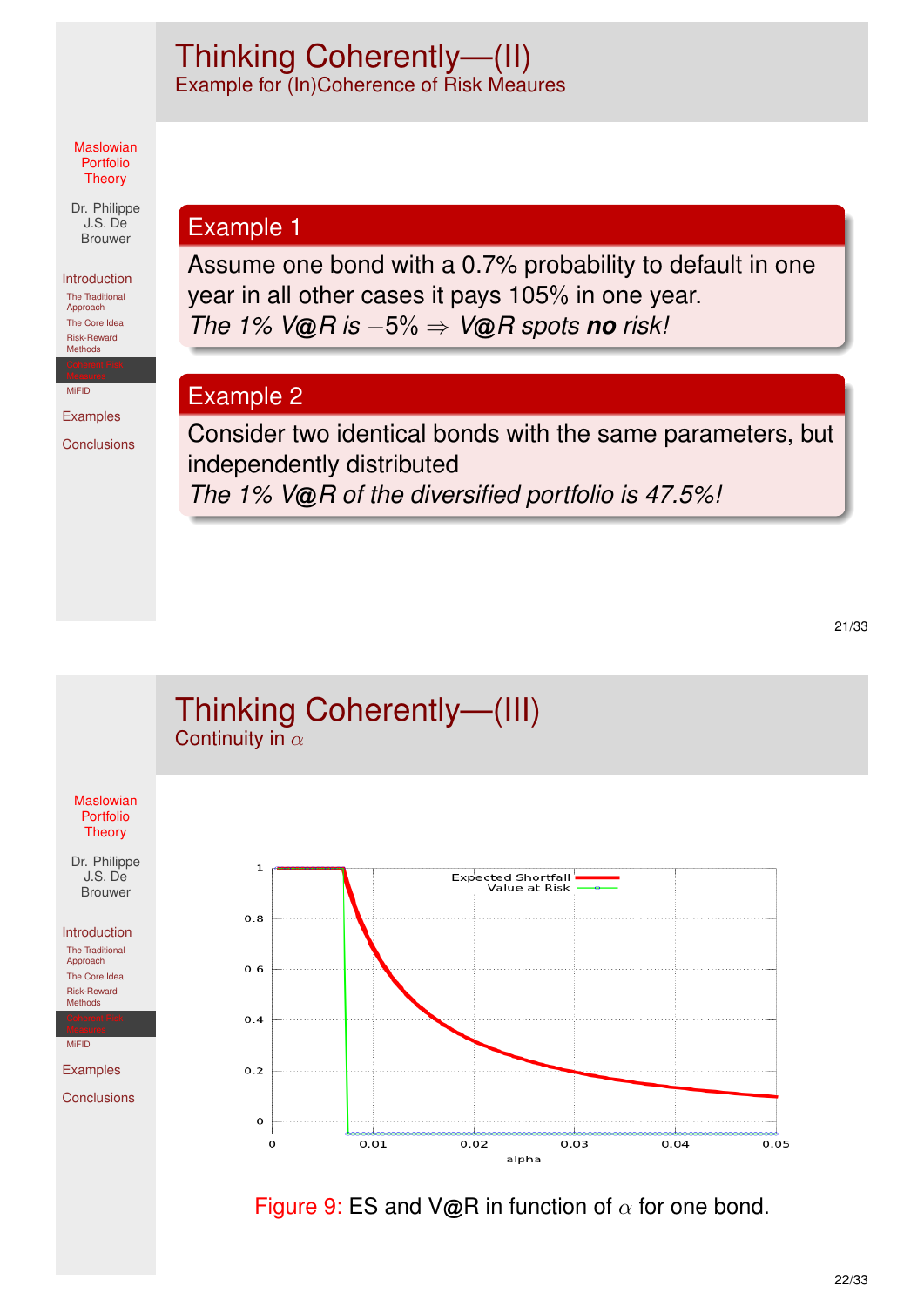### Thinking Coherently—(IV) Convecity (I)



23/33

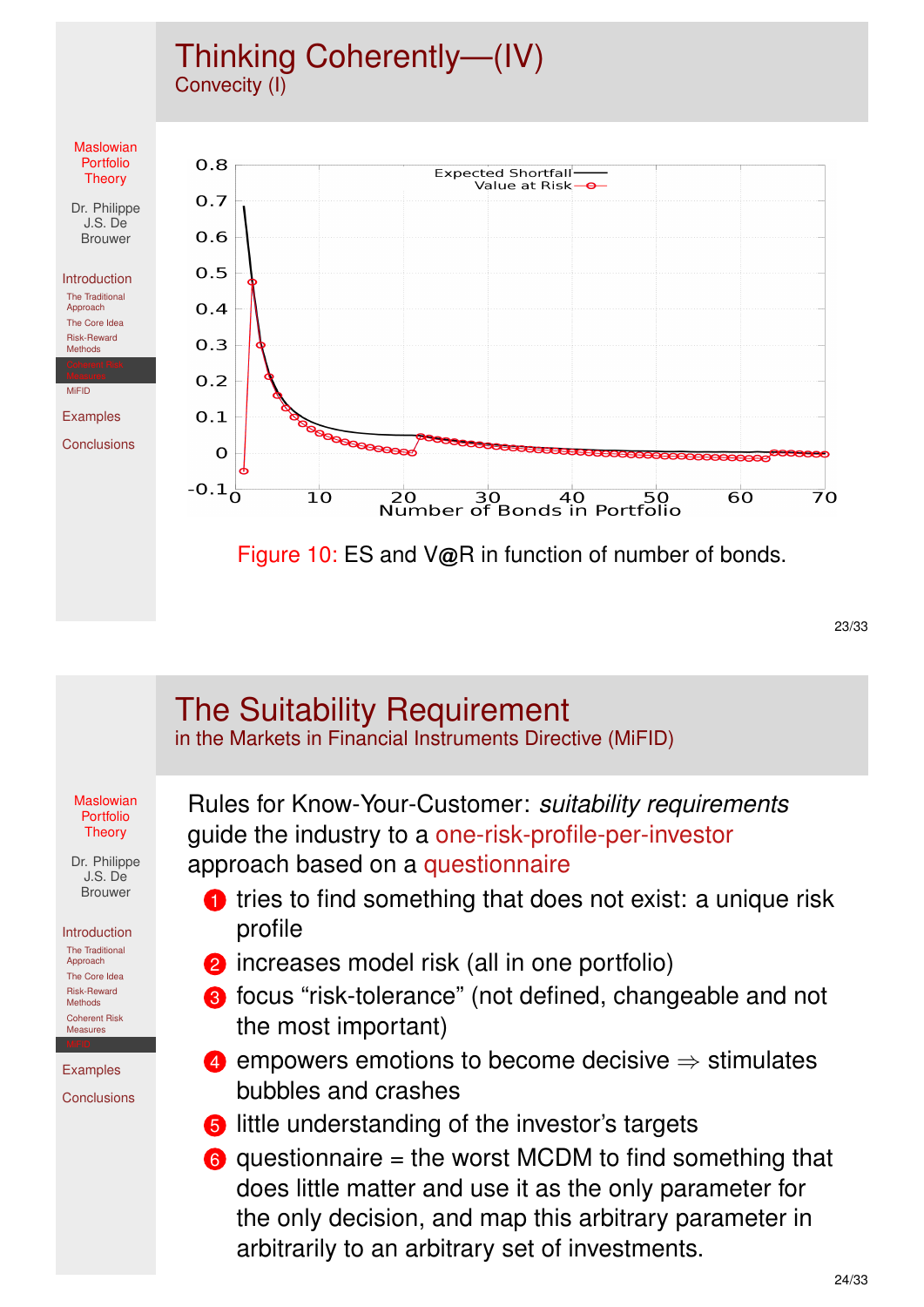Dr. Philippe J.S. De Brouwer

Introduction

The Traditional Approach The Core Idea Risk-Reward Methods Coherent Risk Measures MiFID

**Conclusions** 

Examples

25/33

## Example 3: A Complex Example

**Maslowian** Portfolio **Theory** 

<span id="page-12-0"></span>Dr. Philippe J.S. De Brouwer

Introduction The Traditional Approach [T](#page-0-0)he Core Idea Risk-Reward Methods Coherent Risk Measures

| $\tau$ | <b>CF</b>    | $V_0$                                                   | $\alpha$ | ES <sub>m</sub>                                                                                                      |
|--------|--------------|---------------------------------------------------------|----------|----------------------------------------------------------------------------------------------------------------------|
|        |              |                                                         |          |                                                                                                                      |
|        |              |                                                         |          |                                                                                                                      |
|        |              |                                                         |          |                                                                                                                      |
|        | $\epsilon$ 0 |                                                         |          |                                                                                                                      |
|        |              | € 100,000 1 € 0<br>yacht € 120,000 5 € 0<br>€ 50,000 10 |          | € 100,000 0.01 10%<br>€ 100,000 0.1 20%<br>retirement €200,000 10 €10,000 €100,000 0.01 minin<br>€ 50,000 0.05 € 5.0 |

**[Co](#page-3-0)nclusions** 

MiFID

Table 2: [The investme](#page-12-0)nt parameters for in Example 3. The investor wants to invest  $V_0$  (plus annually  $CF$ ) and wants it to grow to  $\tau$  in *T* years, the expectation of the average of the  $\alpha$ 100% worst outcomes is to be limited to *ESmax* .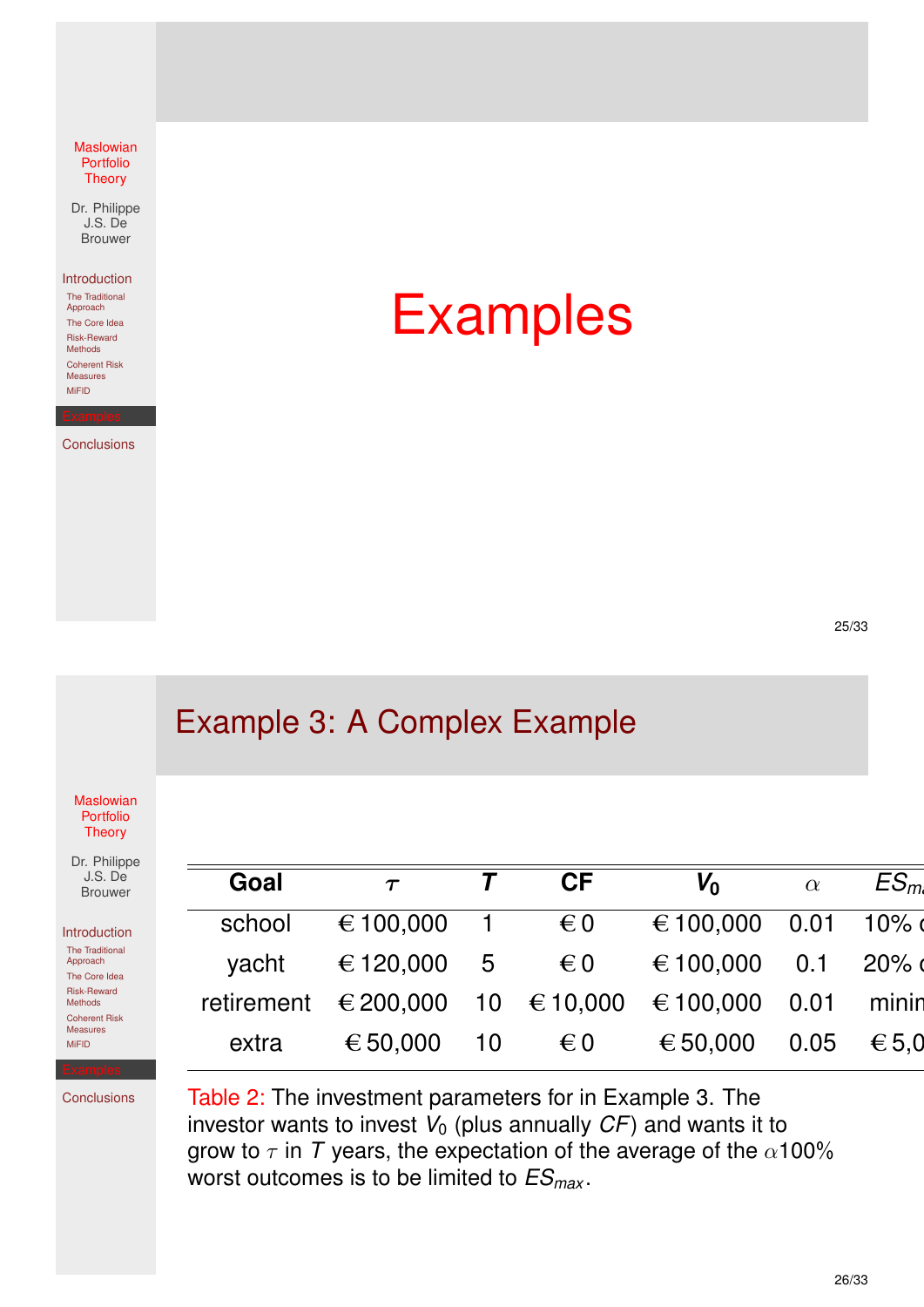## Example 3: Feedback to Investor

**Maslowian** Portfolio **Theory** 

| Dr. Philippe   |
|----------------|
| J.S. Del       |
| <b>Brouwer</b> |

Introduction The Traditional

Approach The Core Idea Risk-Reward Methods Coherent Risk Measures MiFID

**Conclusions** 

| Goal            | <b>Equities</b> | <b>Bonds</b> | Cash   | <b>ES</b> | <b>Feedbl</b> |
|-----------------|-----------------|--------------|--------|-----------|---------------|
| school          | 12.8%           | 24.4%        | 62.8%  | 10.8%     | add           |
| yacht           | 100%            | $0\%$        | $0\%$  | 18%       | redud         |
| retirement      | 21%             | 30%          | 49%    | € 3161.20 | ES            |
| extra           | 100%            | $0\%$        | $0\%$  | € 3836.07 | is les        |
| total portfolio | 50.46%          | 16.12%       | 33.42% |           |               |

Table 3: An overview of the ES-optimal portfolio compositions, as well as their proportion of the total portfolio. In the last two columns one finds respectively the percentage of the sub-portfolio at  $t = 0$  (i.e. at the moment of writing the financial plan), and the Expected Shortfall as obtained after optimization.

27/33



Figure 11: An example with four target portfolios.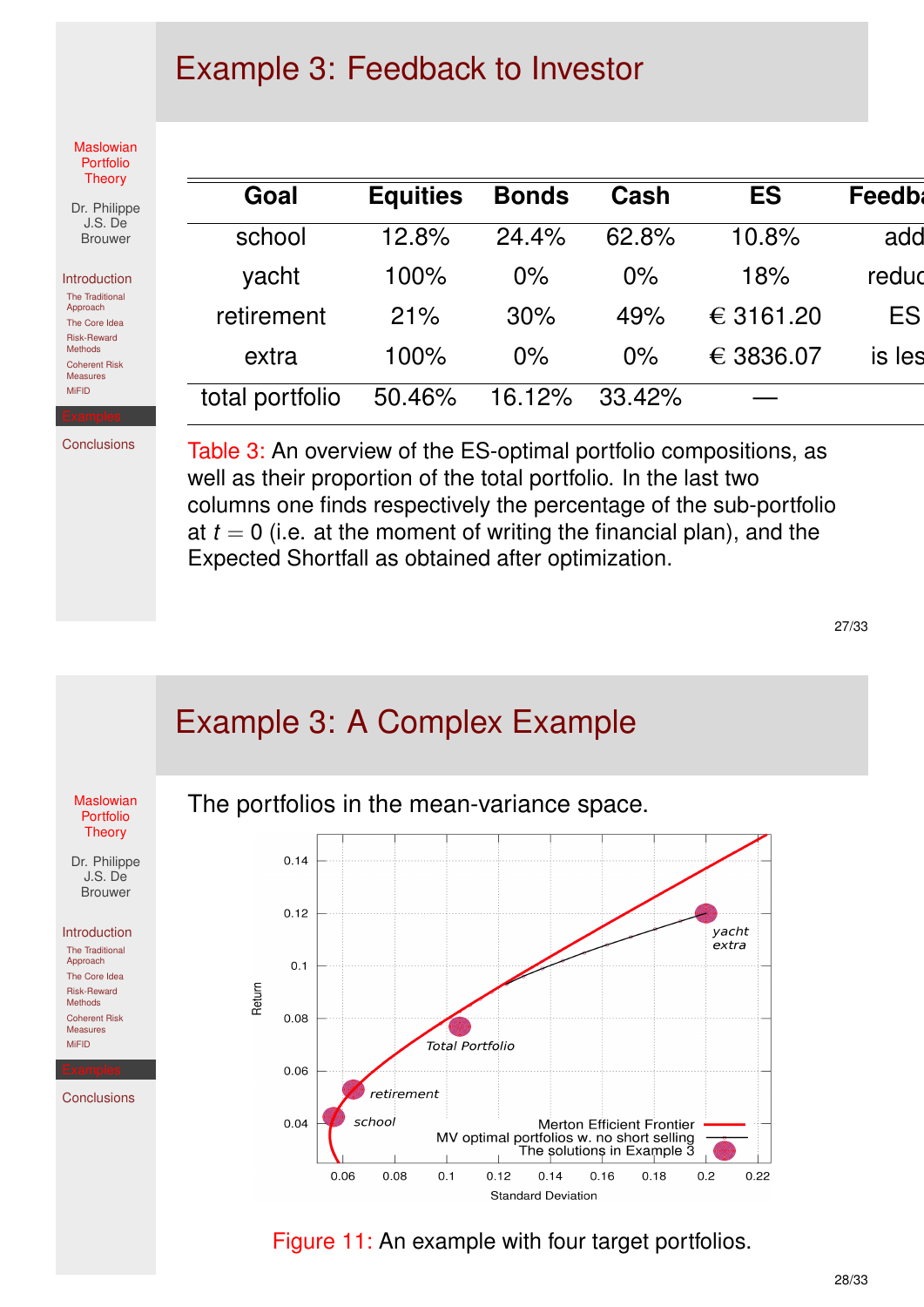Dr. Philippe J.S. De Brouwer

#### Introduction

The Traditional Approach The Core Idea Risk-Reward Methods Coherent Risk Measures MiFID

Examples

# **Conclusions**

29/33

## Disadvantages of TOIA

**Maslowian** Portfolio **Theory** 

<span id="page-14-0"></span>Dr. Philippe J.S. De Brouwer

Introduction The Traditional

Approach [T](#page-0-0)he Core Idea Risk-Reward Methods Coherent Risk Measures MiFID

[Ex](#page-2-0)amples

- **1** portfolios are not necessarily MV-optimal
	- 1 because of **mental accounting** . . . however in a *very* abstract way (multiple horizons in MaPT/TOIA!)
	- **2 ES used in stead of VAR** . . . however this is much more logical, coherent and intuitive
- **2** time consuming for advisers
- **8** computing time intensive to optimize portfolios
- 4 **[if applied, shoul](#page-14-0)d be complete** *all* needs should be covered (facilitated by Maslow's framework)
- **6** More research is needed (e.g. efficient investment strategies)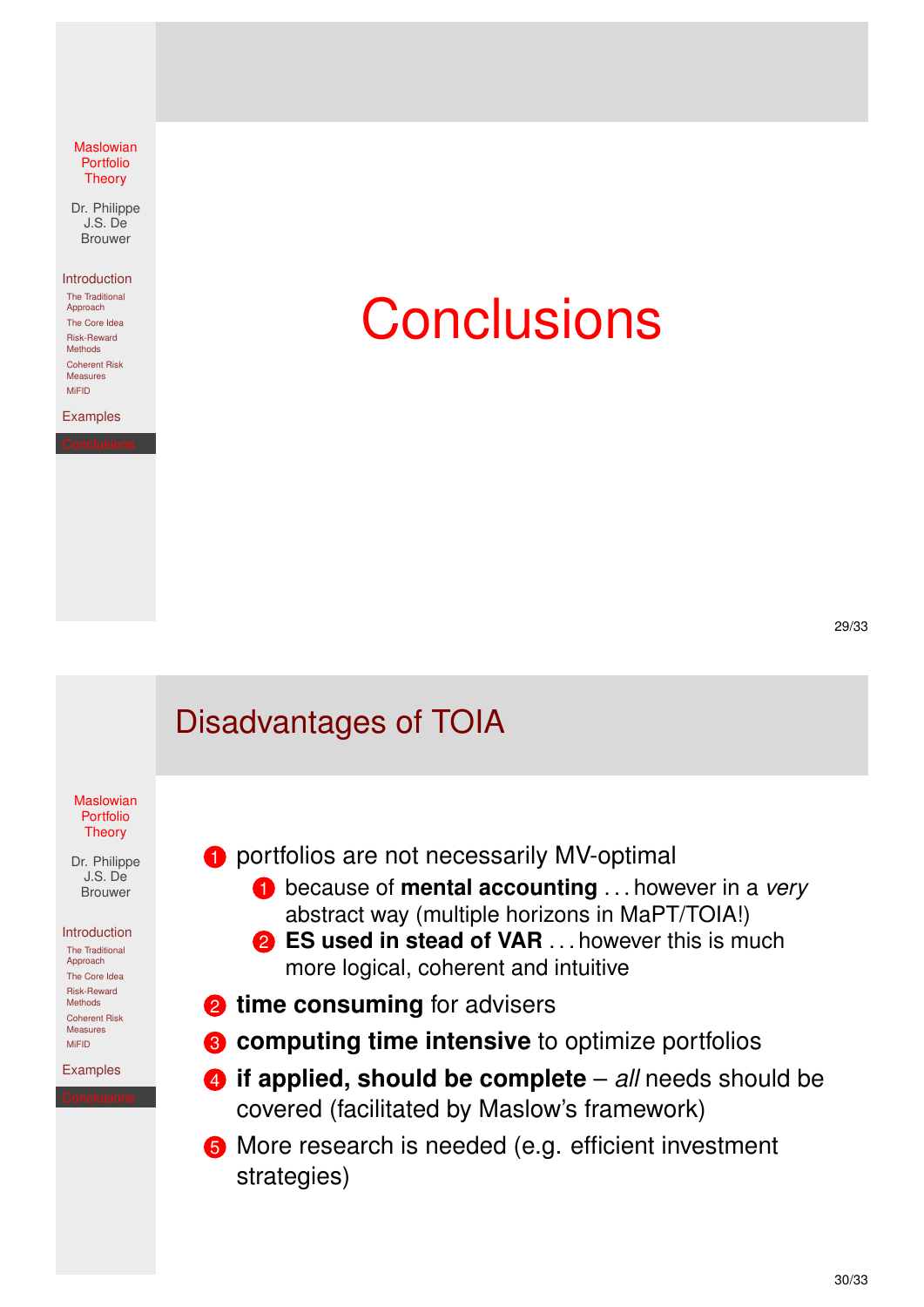## Advantages of TOIA



Risk-Reward Methods Coherent Risk Measures MiFID

Examples

**1** creates a **natural language** to guide the investor;

2 investment advice that **serves a purpose**, that makes sense for the investor, helps people to realize goals;

- **8** no use of ill-defined concepts such as "risk" tolerance", no need for magical beliefs about the ability to define, determine and use this parameter;
- 4 provides a framework to hold onto, to temper emotions **1** portfolio returns are not/less deteriorated by behavioural biases
	- **2 bubbles and crashes are tempered**—if TOIA is widely used
- 5 ideal method to **build trust and a long term relationship** between advisor and investor
- 6 TOIA **reduces model risk** (diversification within diversification)

31/33

## **Conclusions**

#### **Maslowian** Portfolio **Theory**

Dr. Philippe J.S. De Brouwer

#### Introduction

The Traditional Approach [T](#page-0-0)he Core Idea Risk-Reward Methods Coherent Risk Measures MiFID

[Ex](#page-2-0)amples

- MaPT **puts investing in a frame: the frame of life**! Investments not a goal in their own right
- MaPT is **valid**, **normative**, **coherent**, and **applicable in practice** (e.g. TOIA)
- MaPT and its implementation TOIA have distinctive advantages: they
	- **answer to real needs** with interpretable parameters
	- Maslow offers a **natural language** in communication with investors  $+$  helps not to forget goals
	- are a rational approach **to mitigate some behavioural biases**, while other biases are used to help the investor
	- offers diversification within diversification